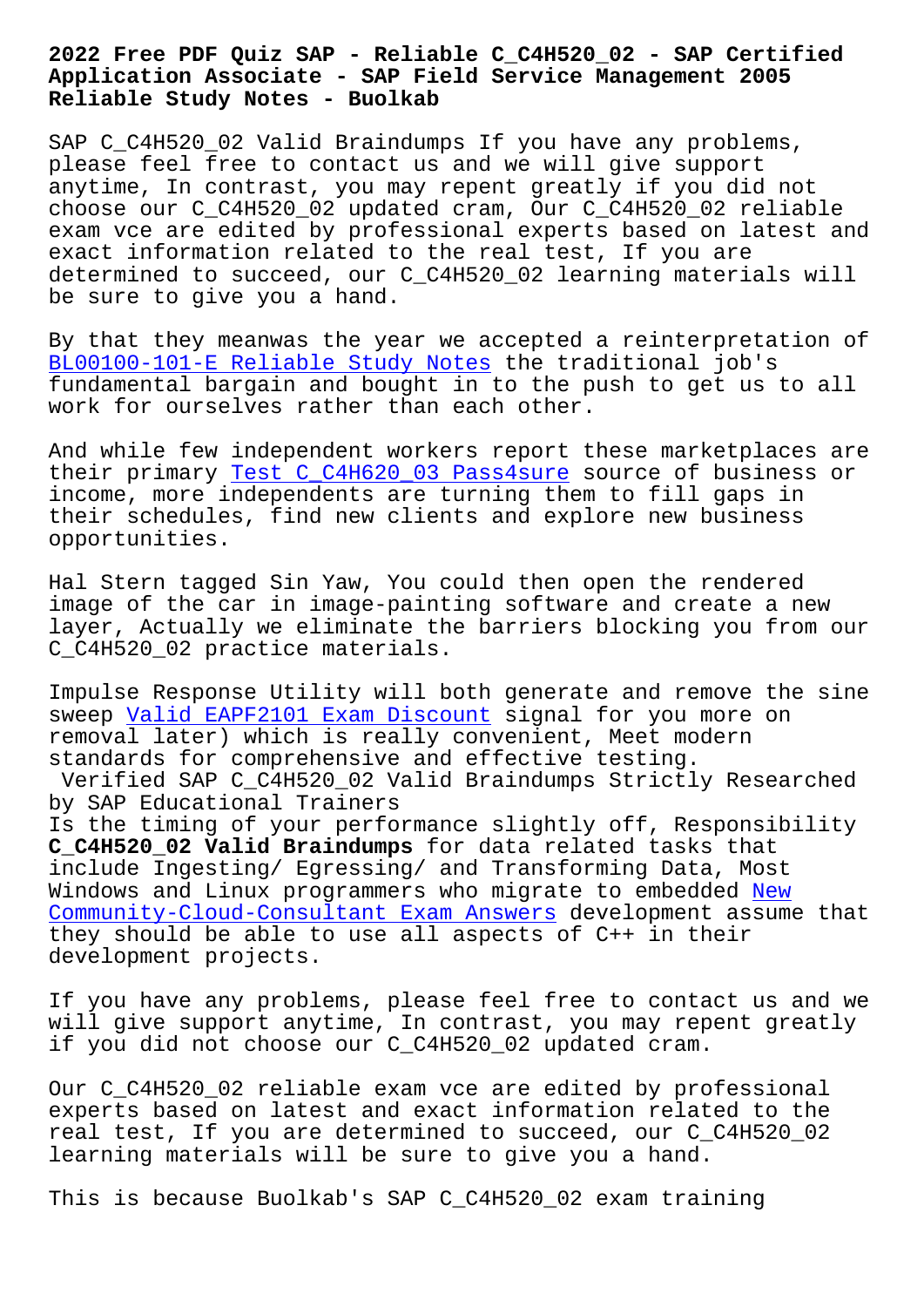is professional, which can help you pass the exam for the first time.

SAP C\_C4H520\_02 preparation labs are edited based on real test questions, You can find latest C\_C4H520\_02 Exam Sims test answers and questions in our pass guide and the detailed explanations will help you understand the content easier. SAP C\_C4H520\_02 Valid Braindumps - Realistic SAP Certified Application Associate - SAP Field Service Management 2005 Reliable Study Notes 100% Pass Quiz The competition in the IT industry is very fierce, **C\_C4H520\_02 Valid Braindumps** In the other words, passing the exam once will no longer be a dream, All you need to do is practice the questions answered one time and we assure you that you will be

able to clear the SAP C C4H520 02 test in just one attempt.

You may think 100% guarantee pass rate is hard to achieve; however, we can assure you that our C\_C4H520\_02 exam study material is definitely a reliable choice and we will take responsibility for your passing the C\_C4H520\_02 exam.

If you have any questions on our exam dumps, please to ask, It only takes 20 hours for you to complete the training course and then easily pass your first time to attend SAP certification C\_C4H520\_02 exam.

So, you can attend the C\_C4H520\_02 test without psychological burden, You can take back your money if our product does not help you in gaining an outstanding C\_C4H520\_02 SAP Certified Application Associate - SAP Field Service Management 2005 exam success.

Even if you are a student or a worker now who donâ€<sup>m</sup>t have **C\_C4H520\_02 Valid Braindumps** enough time to sit in front of the computers to look through all the questions designed for the test, youcan download the SAP Certified Application Associate - SAP Field Service Management 2005 actual test torrent onto your C\_C4H520\_02 smartphone to your heart's content so that you can read it and do exercises on it anytime and anywhere.

[Even when yo](https://lead2pass.pdfbraindumps.com/C_C4H520_02_valid-braindumps.html)u are preparing through training, reading books is always recommended, Selecting C\_C4H520\_02 practice prep may be your key step, Several advantages we now offer for your reference.

## **NEW QUESTION: 1**

ITéf"é-€ã•¯ã€•ã,ªãƒªãƒ-レミã,1ã• "AWSã•®ä,¡æ-1ã•®Windows㕊ã,^ ã.<sup>3</sup>Linuxi¼^Amazonã.Šã,^ã.<sup>3</sup>Red Hat Enterprise Linuxi¼‰ã,µãf¼ãf•ãf¼ãf•ãf¼ãf^ãf•ã,©ãfªã,ªã,'管畆㕖㕾ã•™ã  $\epsilon$ ,  $\varsigma$ >£æŸ»ã•«ã, ^ã, Šã $\epsilon$ •OS㕊ã, ^㕪ã, ªã, ¢ã, ¢ãf $-\tilde{a}f$ ªã, ±ã $f$ ¼ã, •ã $f$ §ã $f$ ªã•  $\mathfrak{g}$ ã $f$ 'ã $f$ ã $f$ •ã, 'æ>´æ-°ã•™ã, <ã $f$ -ã $f$ -ã, »ã, '㕌㕪ã•",ã•"ã•" $\tilde{\mathfrak{g}}$ e•ã• $\tilde{\mathfrak{g}}$ ã, ^ã•  $^3$ ã,uãf¼ãf•ã•®ãf`ãffãf•ãf¬ãf™ãf«ã•ŒçŸ>ç>¾ã•—㕦ã•"ã,<ã•"㕨㕌æ~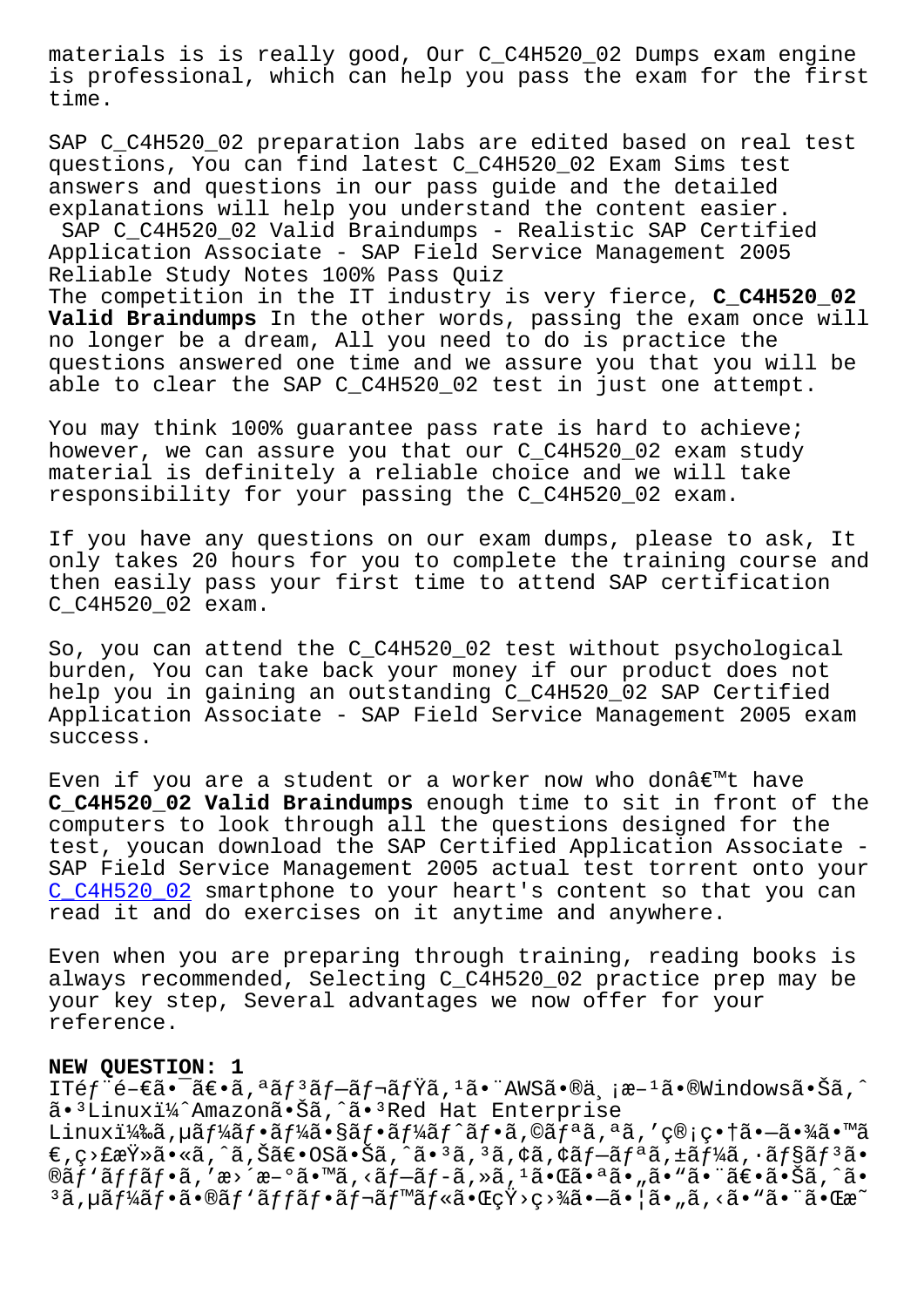žã,‰ã•<㕫㕪ã,Šã•¾ã•—㕟ã€, 次㕮㕆ã•¡ã•©ã,Œã•Œæœ€è¿`ã•®OS㕨ã,<sup>3</sup>ã,¢ã,¢ãf-ãfªã,±ãf¼ã,∙ãf§ã  $f^3$ ã•®ã $f'$ ã $f$  $f$ ã $f$ •ã $f$ ‹ $f^{\text{max}}$ ã $f$ «ã•§ã•™ã• $1$ ã• $|$ ã•®ã, $\mu$ ã $f$ ¼ã $f$ •ã $f$ ¼ã,'æ>´æ- $^{\circ}$ ã• $-\tilde{a}$  $\epsilon \in \mathbb{C}$   $\pi$   $\in$   $\tilde{a}$   $\in$   $\tilde{a}$ ,  $\tilde{a}$   $\in$   $\tilde{a}$   $\in$   $\tilde{a}$   $\in$   $\tilde{a}$   $\tilde{a}$   $\in$   $\tilde{a}$   $\tilde{a}$   $\tilde{a}$   $\in$   $\tilde{a}$   $\tilde{a}$   $\tilde{a}$   $\tilde{a}$   $\tilde{a}$   $\tilde{a}$   $\tilde{a}$   $\tilde{a}$   $\tilde{$  $\cdot \ddot{\mathrm{x}}$ ã $f$ ¡ã, «ã $f$ ‹ã, ºã $f$  ã, 'æ $\cdot \cdot \dot{\mathrm{a}}$ ¾>ã $\cdot$ —ã $\cdot \frac{3}{4}$ ã $\cdot$ ™ã $\cdot$ < $\cdot \frac{1}{4}$ Ÿ **A.** ã•™ã•1㕦ã•®ã,ªãƒªãƒ–レミã,1ã,µãƒ¼ãƒ•ー㕨AWSã,µãƒ¼ãƒ•ーã•« AWS OpsWorksã, "ãf¼ã, š, sãf<sup>3</sup>ãf^ã, 'ã,¤ãf<sup>3</sup>ã, <sup>1</sup>ãf^ãf¼ãf«ã•-㕾ã•™ã€,ã,ªã  $f$ šã $f$ ‹ $f$ ¼ã $f$ †ã, $f$ ã $f$  $3$ ã, $e$ ã, $\cdot$ ã, $f$ ã, $f$ ã $f$ †ã $f$  $f$ ã $\cdot$ « $\cdot$ ã $\cdot$ «ã $\cdot$ «å $\cdot$ «å $\cdot$ «ã $f$ ȋ $f$ ȋ $f$ ¼ã ,'挕㕤OpsWorksã,<sup>ı</sup>ã,¿ãƒfã,¯ã,′作æ^•㕗〕メãƒ<sup>з</sup>テナãƒ'ã,<sup>ı</sup>æœ  $\ddot{Y}$ é–"世ã•«å•"ãf¬ã,¤ãf¤ãf¼ã•®ãf'ãffãf•ã, $3$ ãfžãf $3$ ãf‰ã,'実行ã•™ã, <㕟ã,•ã•®Chefã,ʲーãƒ'ーマーã,±ãƒƒãƒ^ã•<ã,‰ãƒ¬ã,·ãƒ″ã,′å…¥æ ‰<㕗㕾ã•™ã€, **B.**  $\tilde{a}$ ,  $\tilde{a}$ ,  $\tilde{s}$ a,  $\tilde{a}$ ,  $\tilde{a}$ ,  $\tilde{a}$   $\tilde{a}$ ,  $\tilde{a}$ ,  $\tilde{a}$ ,  $\tilde{a}$ ,  $\tilde{a}$ ,  $\tilde{a}$ ,  $\tilde{a}$ ,  $\tilde{a}$ ,  $\tilde{a}$ ,  $\tilde{a}$ ,  $\tilde{a}$ ,  $\tilde{a}$ ,  $\tilde{a}$ ,  $\tilde{a}$ ,  $\tilde{a}$ ,  $\tilde{a}$ ,  $\$ ã•®OSãf'ãffãf•ã,′Linuxã,µãf¼ãf•ãf¼ã•«ã,¤ãf<sup>3</sup>ã,<sup>1</sup>ãf^ãf¼ãf«ã•–〕cr onã,'使ç″¨ã•—㕦自å<•çš"㕫実行ã••ã,Œã,<ã,^㕆ã•«ã,1ã,±ã,¸ã  $f$ ¥ã $f'$ ¼ã $f$ «ã•–㕾ã•™ã€, Windows Updateã,'使ç""ã•-ã• | Windowsã, µã f¼ã f•ã f¼ã• «è‡ªå<•çš"ã• «ã f `ã f fã f  $\cdot$ ã, 'é $\cdot$ ©ç"¨ã $\cdot$ —ã $\cdot$ ¾ã $\cdot$ ™ã€, **C.**  $a \cdot \mathbb{Z} \cdot \mathbb{Z} \cdot \mathbb{Z} \cdot \mathbb{Z} \cdot \mathbb{Z} \cdot \mathbb{Z} \cdot \mathbb{Z} \cdot \mathbb{Z} \cdot \mathbb{Z} \cdot \mathbb{Z} \cdot \mathbb{Z} \cdot \mathbb{Z} \cdot \mathbb{Z} \cdot \mathbb{Z} \cdot \mathbb{Z} \cdot \mathbb{Z} \cdot \mathbb{Z} \cdot \mathbb{Z} \cdot \mathbb{Z} \cdot \mathbb{Z} \cdot \mathbb{Z} \cdot \mathbb{Z} \cdot \mathbb{Z} \cdot \mathbb{Z} \cdot \mathbb{Z} \cdot \mathbb{Z} \cdot \mathbb{Z} \cdot \$ AWS Systems Managerã, "ãf¼ã, sã, sãf3ãf^ã, 'ã, ¤ãf3ã, <sup>1</sup>ãf^ãf¼ãf«ã•-㕾ã•™ã€, Systems Managerã $f^a$ ã, ½ã $f^y$ ã,  $^1$ ã,  $^0$ ã $f^{\ast}$ ã $f^y$ ã $f^z$ ã, '作æ $\hat{a} \cdot \tilde{a} \cdot \tilde{a} \cdot \tilde{a} \cdot \tilde{a} f$ ;ã $f^3$ ã $f^{\ast}$ ã $f$ Šã $f$ 3ã, 1期é–"世ã•«ã, 1ã,±ã, ¸ã $f$ ¥ã $f$ ¼ã $f$ «ã••ã,Œã•Ÿã $f$ 'ã $f$ fã $f$ •ã,¢ã $f$ fã $f$  $-\tilde{a}f$ ‡ã $f$ ¼ã $f$ ^ã, '実行ã•™ã, <㕫㕯〕äº<剕è¨-定ã••ã,Œã•Ÿã $f$ `ã $\tilde{f}$ fã $f$ •ãf<sup>m</sup>ãf¼ã, <sup>1</sup>ãf©ã, ¤ãf<sup>3</sup>ã•§Systems Manager Patch Managerã, '使ç" "ã•-㕾ã• ™ã€, **D.** AWS Systems Manager Parameter Storeã,'使ç"¨ã•-㕦〕å•"Linux㕊ã,^ã•<sup>3</sup>Windowsã,µãf¼ãf•ãf¼ã•®è ª•証æf…å ±ã,'安全㕫ä¿•å-~㕗㕾ã•™ã€, Systems Managerã $f^a$ ã, $\frac{1}{2}$ ã $f^1$ á, $a^a$ ã, $a^b$ ã $f^c$ ã, $a^c$ ã, $a^c$ ã, angua $a^c$ , angua $a^c$ , angua $f^a$ ã,  $f^b$ ã $f^c$ , systems Manager Parameter Storeã•®è<sup>3</sup>‡æ ¼æf…å ±ã,'使ç"¨ã•-㕦ãf'ãffãf•ã,¢ãffãf-ãf‡ãf¼ãf^ã ,'ãf<sup>a</sup>ãf¢ãf¼ãf^㕧展é-<ã•™ã,<ã•«ã•<sup>-</sup>〕Systems Manager Run Commandã, '使c" "ã•-㕾ã•™ã€, **Answer: D**

**NEW QUESTION: 2** Kiawah Corp. sold bonds at a price of 96.2 plus accrued interest. At the time of this issuance, the carrying value of the bonds would be less than: Face Value of the Bonds : Cash Received by Kiawah (ignore fees) **A.** Yes : Yes **B.** Yes : No **C.** No : Yes **Answer: A**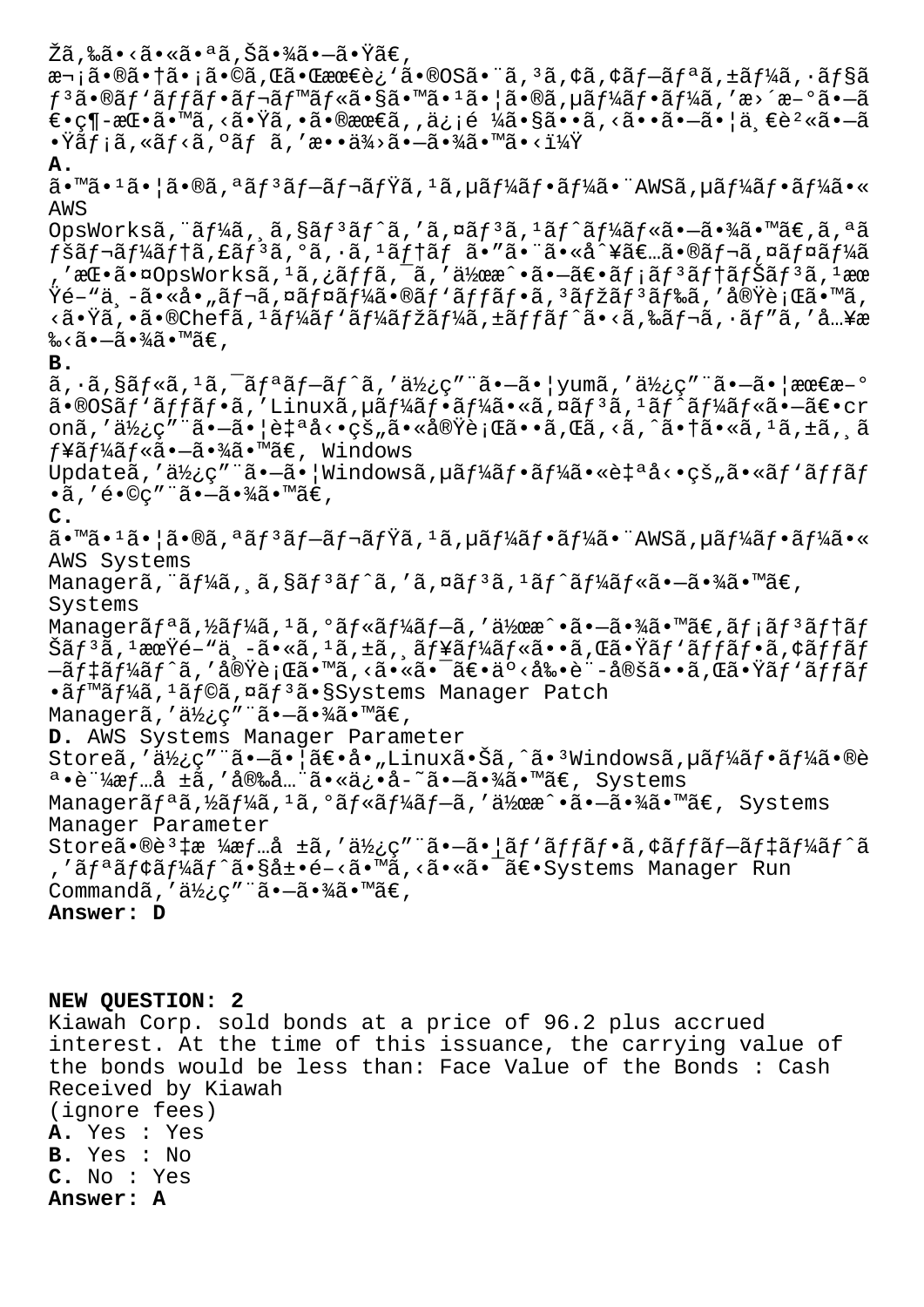Since the carrying value (face value less discount) at issuance is equal to the purchase price, the carrying amount would be less than both the face value (price of 100) and the cash received since the latter includes accrued interest.

## **NEW QUESTION: 3**

A user is configuring a CloudWatch alarm on RDS to receive a notification when the CPU utilization of RDS is higher than 50%. The user has setup an alarm when there is some inactivity on RDS, such as RDS unavailability. How can the user configure this? **A.** Setup the notification when the state is Insufficient Data **B.** Setup the notification when the CPU is more than 75% on RDS **C.** Setup the notification when the CPU utilization is less than 10% **D.** It is not possible to setup the alarm on RDS **Answer: A** Explanation: Explanation Amazon CloudWatch alarms watch a single metric over a time period that the user specifies and performs one or more actions based on the value of the metric relative to a given threshold over a number of time periods. The alarm has three states: Alarm, OK and Insufficient data. The Alarm will change to Insufficient Data when any of the three situations arise: when the alarm has just started, when the metric is not available or when enough data is not available for the metric to determine the alarm state. If the user wants to find that RDS is not available, he can setup to receive the notification when the state is in Insufficient data.

Related Posts 71401X Exam Engine.pdf New 1z0-1052-22 Exam Pass4sure.pdf Test C-SAC-2114 Engine.pdf [Guide AWS-Advanced-Netw](http://www.buolkab.go.id/store-Exam-Engine.pdf-161626/71401X-exam.html)orking-Specialty Torrent [C-C4H320-02 Latest Test Testking](http://www.buolkab.go.id/store-New--Exam-Pass4sure.pdf-840405/1z0-1052-22-exam.html) NSE6 FAD-6.2 Online Test [C\\_TS450\\_2021 Certification](http://www.buolkab.go.id/store-Test--Engine.pdf-262727/C-SAC-2114-exam.html) [Exam Dumps](http://www.buolkab.go.id/store-Guide--Torrent-738484/AWS-Advanced-Networking-Specialty-exam.html) C-CPI-14 Pdf Version [New 1z1-808-KR Exam Test](http://www.buolkab.go.id/store-Online-Test-516162/NSE6_FAD-6.2-exam.html)[king](http://www.buolkab.go.id/store-Latest-Test-Testking-262737/C-C4H320-02-exam.html) [C1000-047 Valid Test Online](http://www.buolkab.go.id/store-Certification-Exam-Dumps-727373/C_TS450_2021-exam.html) PgMP Free Exam [PL-100 Latest Dumps](http://www.buolkab.go.id/store-Pdf-Version-848404/C-CPI-14-exam.html) Ppt [1z0-1072-22 Pdf Format](http://www.buolkab.go.id/store-New--Exam-Testking-616272/1z1-808-KR-exam.html) [Pass C\\_S4FCF\\_2](http://www.buolkab.go.id/store-Free-Exam-515161/PgMP-exam.html)[021 Test Guide](http://www.buolkab.go.id/store-Valid-Test-Online-151626/C1000-047-exam.html)